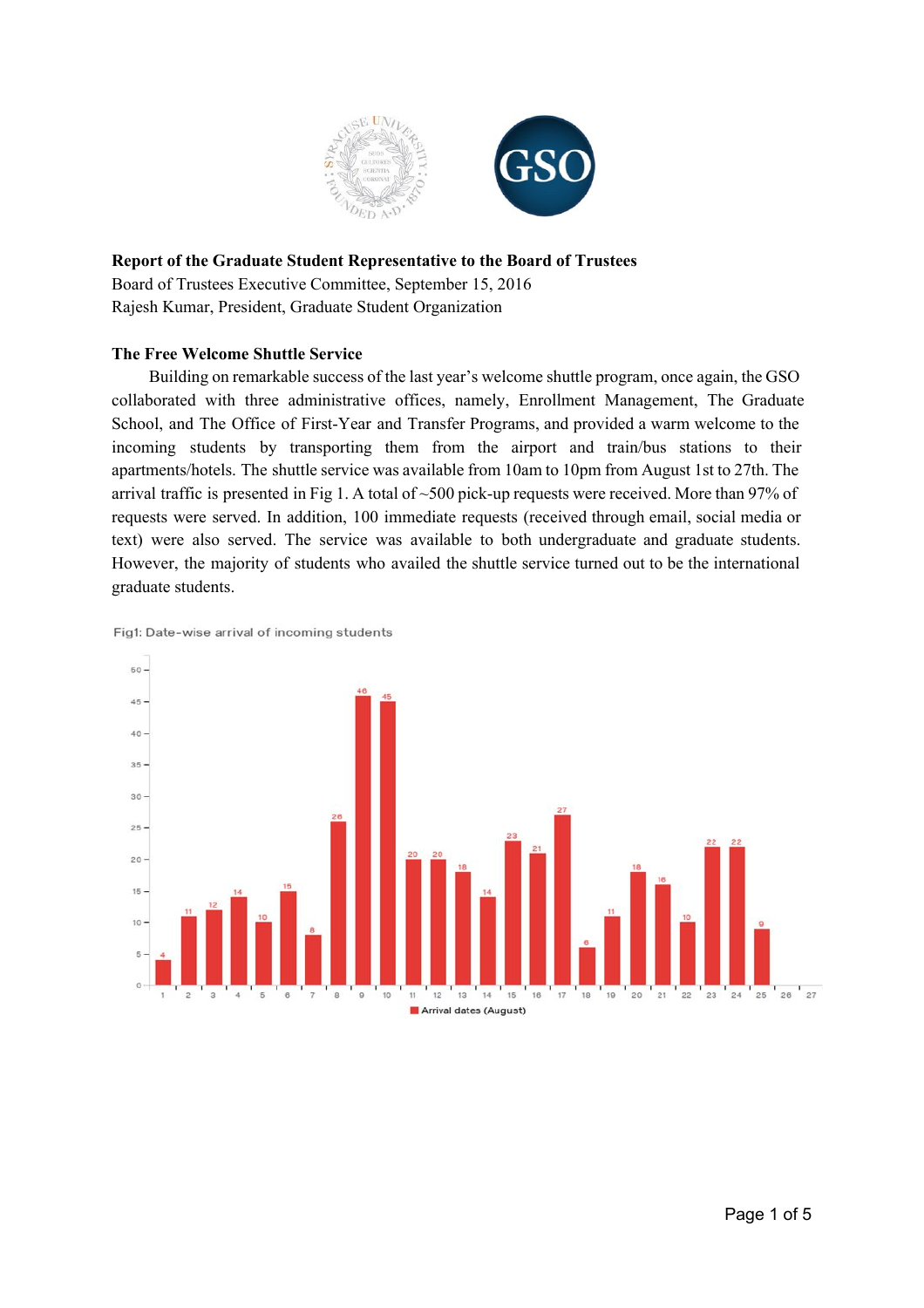



A report is currently under preparation and will be shared with all collaborating parties, as soon as possible. The GSO President would like to acknowledge and thank Nancy Cooper, Office Coordinator in Enrollment Management, and Gabby Chapman, Associate Dean of Graduate School, for their tremendous help and support in setting up and running the whole program. The GSO President would also like to thank Can Aslan, former GSO President and current VP of Internal Affairs, who provided a complete insight of the program in the beginning and shared last year's experience in detail that helped the GSO President understand and run the whole program efficiently. Lastly, the program would not have been such a success without the complete dedication and commitment of the graduate student drivers, so the GSO would like to thank them, in particular.

Feedbacks from students who availed the service are overwhelming, so far (see Fig 2). Most of them have praised our staff, mentioned the importance of this service and recommended that the service should continue every year. Some selected comments from incoming students who availed the service are given in Appendix 1.

#### **Orientation of Incoming Graduate Students**

The GSO reached out to each and every department for finding slots in their orientation schedule. More than seventeen presentations/talks of 5-15 minutes were delivered, including an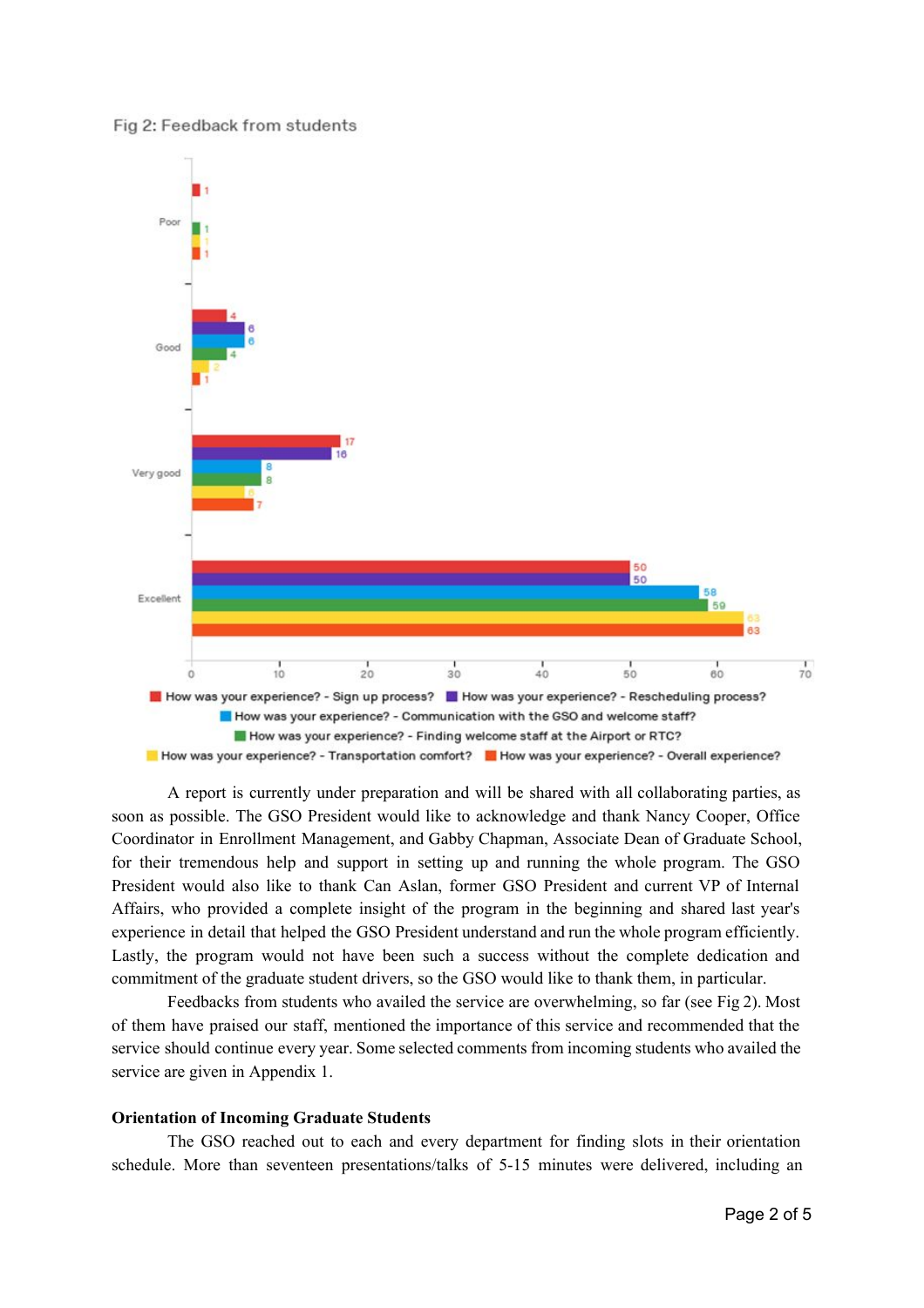hours-long information session at the International Student Orientation / Ice Cream Social. Over 70% (1098 of 1577 total) of incoming graduate students were reached out in the marathon orientation effort by the GSO. More than 100 students expressed their interest in working with the GSO and serving as the graduate student representative in one or the other capacity.

During the GSO sessions at departmental orientations, packets of brochures (GSO, Career Services, Student Legal Services, Know the Code, Counselling Services, SU Abroad,) GSO Fall calendar, and the GSO Fall Picnic flier were distributed.

The GSO President would like to acknowledge Peta Long, GSO VP of External Affairs, for her outstanding work on planning, organizing, staffing, budgeting and execution of the tremendous outreach efforts.

#### **The GSO Events and Fall Calendar**

During the summer, the GSO hosted two major events: GSO Golf Day at Drumlins and Bowling Day at Revolution, Destiny Mall. The responses were overwhelming and the majority of participants requested the GSO organize these events again.

The annual GSO Fall Picnic was hosted at the Inn Complete on August 26, 2016, to give new and returning students a warm welcome. We extend our deepest gratitude to Chancellor Syverud, Provost Wheatley, VP and Dean (Division of Student Affairs) Rebecca Reed Kantrowitz for attending the picnic, interacting with, and welcoming the new and returning students. Attendance to the picnic was The picnic was attended by over 600 students, their family and friends. The calendar of the GSO's future events is given in Appendix 2.

#### **The GSO Senate**

The GSO Senate is made of an elected Executive Board, elected University and AtLarge Senators, Senators representing academic programs, and seven committees. The Executive Board has six members: President, VP of Internal Affairs, VP of External Affairs, Comptroller, Finance Secretary, and Recording Secretary. The first four members of the executive board are elected during the last meeting of the GSO Senate and serve on the board from June 1st to May 30th. The remaining two executive board members, senators, and committee members are elected/appointed during the first GSO Senate Meeting (organizational) of the new academic year.

The first GSO Senate meeting is scheduled on September 7, 2016. In addition to the elections, the senate will discuss issues like graduate student employment and benefits including unionization, and career services for graduate students.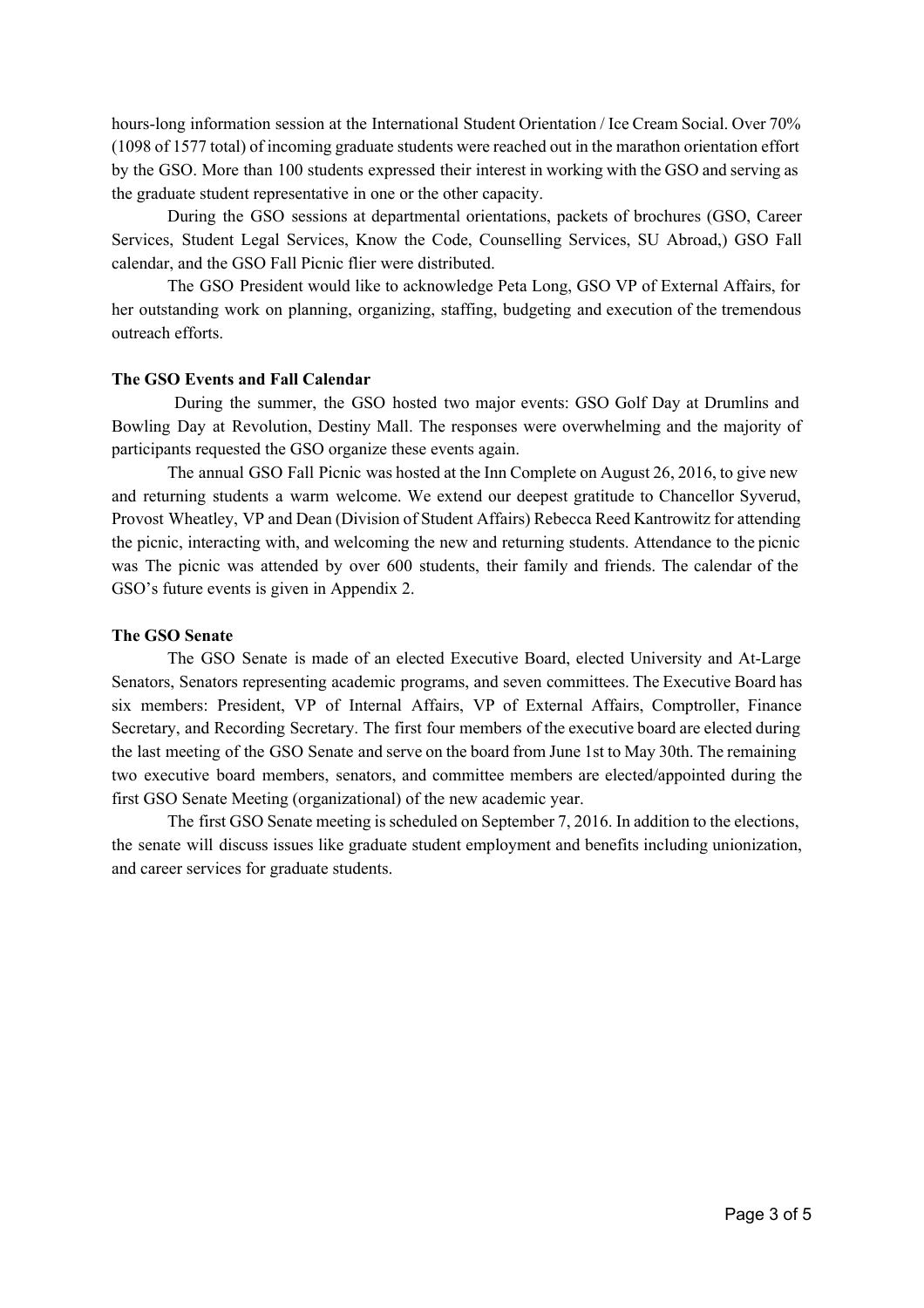### **Appendix 1: Selected comments from students who availed the free welcome shuttle service**

"Very helpful, as the place was very new and I did not know anyone in the place."

"I really enjoyed the service. The staff waited 1.5 hours for me when my train was delayed and gave me a warm welcome. *It was quick and friendly.* The only improvement I would recommend is notifying the students by email that their application was considered and they are going to be or not going to be met. Since I did not get any respond I was not sure until the last minute whether somebody will meet me or not. Anyways I got a pleasant surprise."

"Sara picked me up in the Greyhound Station. What a coincidence that she and I are in the same department. We talked a lot during the way to my apt. Finally, I gave them cookies I bought in Japan. *The Welcome shuttle is so excellent that I would like to be a member next year."*

"very helpful! I feel welcomed! Thank you!"

"Excellent! I got to Syracuse on 9th Aug, a boy comes from Burma came to pick up my family. *He was really kind and helped us carry the luggage so.* I'm really appreciate about it and I want to make friends with him. He told me that he lives in Clarendon Heights, could you help me find him?"

*"It was very convenient for new students. Thanks for such a comfortable experience."*

"Very helpful as we were late but still we were able to commute through shuttles"

"Impeccably flawless :)"

"They were very helpful and friendly. Made me forget the tiredness for a while, even helped me with the luggage. My flight got cancelled so after the tiring day they had, they had the patience to wait at *1am to drop me home, it was really appreciable."*

"They were fantastic and full of energy even at late night. They helped everyone of us reach out apartments safely and also ensure that our luggages are in place. *Few of them helped us shift our luggages to our floors. Helped in collecting apartment keys on the route.* A big thanks to all of them. They gave gave us good information on the ride. Thanks to Sai who picked me up and my friends. Thanks to Rajesh GSO president for arranging the pick up. *Thanks all for making it a safe and warm welcome."*

"Excellent service, nice people. The weather was terrible but I felt so welcome by the staff. I know not *a lot of schools have such service so I really appreciate.* Thank you."

"The *service was a life saver*..towing such number of bags would've been hell without the gso shuttle service..maya..our representative was very helpful..kudos to her"